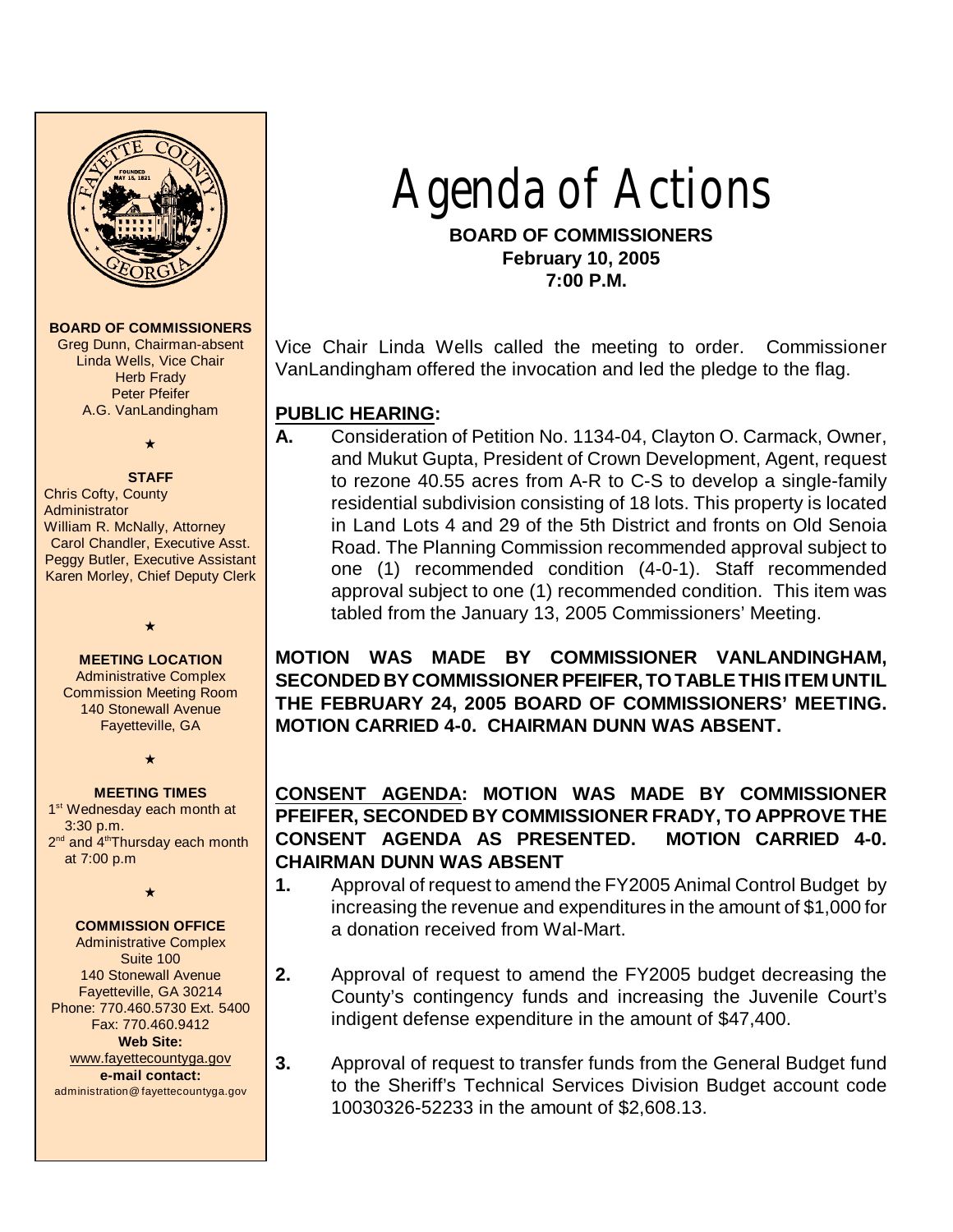**Agenda of Actions February 10, 2005 Page 2**

- **4.** Approval of request to increase the Library's Icle Satellite revenue account 10060002- 341960 in the amount of \$210 and the Public Relations expenditure account in the amount of \$210 due to donation received.
- **5.** Approval of annual Agreement for Services with the McIntosh Trail Mental Health/Mental Retardation/Substance Abuse Services.
- **6.** Approval of minutes for the Board of Commissioners meeting held on January 5, 2005.

#### **PUBLIC COMMENT:**

Members of the public are allowed up to five minutes each to address the Board on issues of concern other than those items which are on this evening's agenda.

### **THERE WAS NO PUBLIC COMMENT.**

### **STAFF REPORTS:**

**ATTORNEY MCNALLY:** County Attorney Bill McNally requested an Executive Session to discuss one real estate item and two legal items.

**COMMISSIONER VANLANDINGHAM:** Commissioner VanLandingham requested an Executive Session to discuss one personnel item.

**COMMISSIONER VANLANDINGHAM:** Commissioner VanLandingham asked for clarification on a report he had received from George M. Flynn on the proposed new Senior Center building.

**EXECUTIVE SESSION: MOTION WAS MADE BY COMMISSIONER WELLS, SECONDED BY COMMISSIONER VANLANDINGHAM, TO ADJOURN TO EXECUTIVE SESSION FOR ONE REAL ESTATE ITEM, TWO LEGAL ITEMS AND ONE PERSONNEL ITEM. MOTION CARRIED 4-0. CHAIRMAN DUNN WAS ABSENT.**

**REAL ESTATE:** Attorney McNally discussed a real estate item with the Board.

**MOTION WAS MADE BY COMMISSIONER VANLANDINGHAM, SECONDED BY COMMISSIONER WELLS, AUTHORIZING ATTORNEY MCNALLY TO PROCEED IN THIS MATTER. MOTION CARRIED 4-0. CHAIRMAN DUNN WAS ABSENT.**

**LEGAL:** Attorney McNally discussed a legal item with the Board.

**THE BOARD TOOK NO ACTION ON THIS MATTER.**